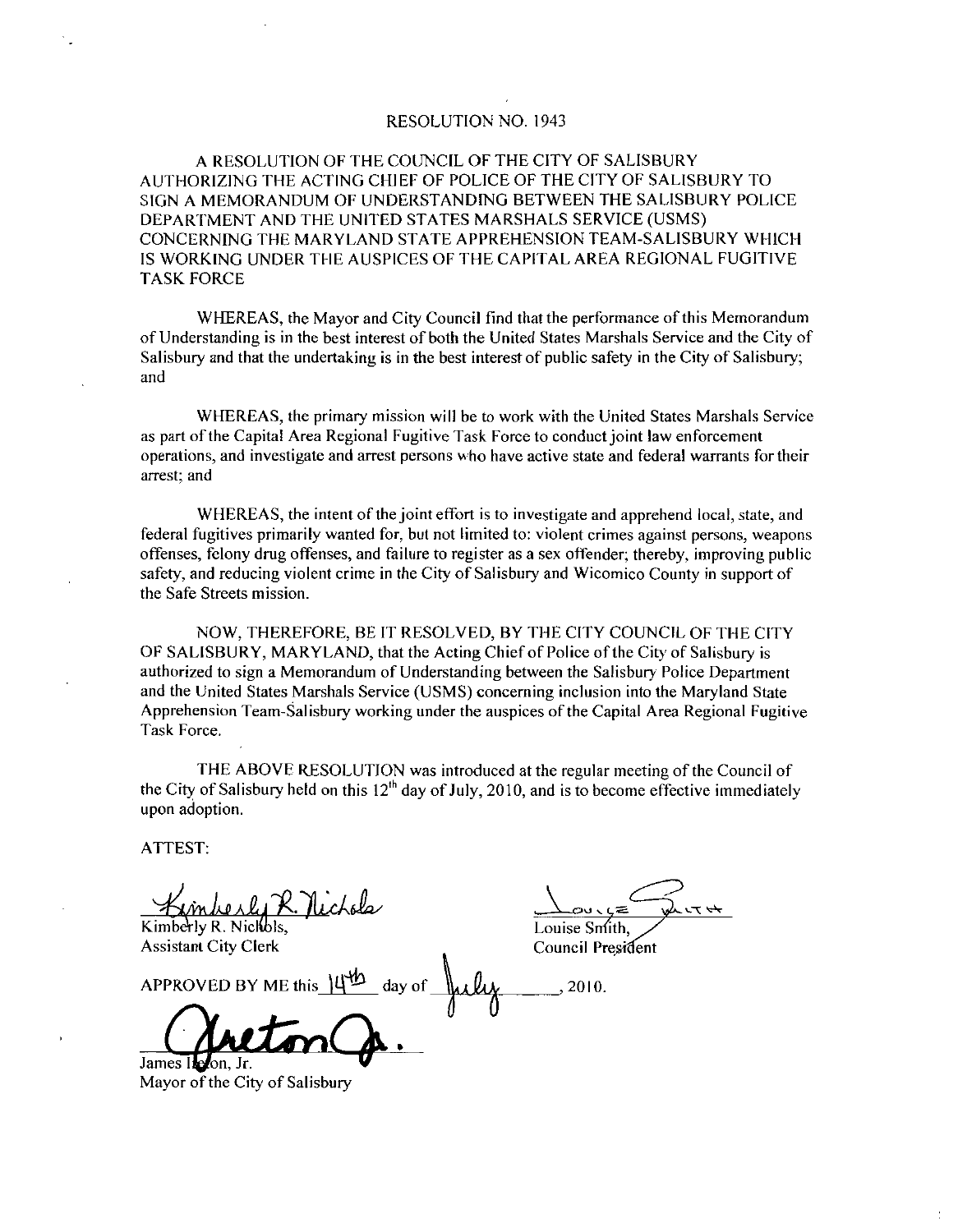

CAPITAL AREA REGIONAL FUGITIVE TASK FORCE tian<br>tianismury Sue Streets, )<br>csalismury Sue Streets, )

# MEMORANDUM OF UNDERSTANDING

This Memorandum of Understanding (MOU) is entered into by the Salisbury, MD Police Department and the United States Marshals Service (USMS) pursuant to the Presidential Threat Protection Act of 2000 (Public L. 106-544, § 6, December 19, 2000, 114 Stat. 2718, 28 U.S.C. § 566 note). As set forth in the Presidential Threat Protection Act of 2000 and directed by the Attorney General, the USMS has been granted authority to direct and coordinate permanent<br>Regional Fugitive Task Forces consisting of Federal, state, and local law enforcement authorities **MEMORANDUM OF UNDERSTANDING**<br> **PARTIES AND AUTHORITY:**<br>
This Memorandum of Understanding (MOU) is entered into by the Salisbury, MD Police<br>
<u>Department</u> and the United States Marshals Service (USMS) pursuant to the Presid for the purpose of locating and apprehending fugitives.

The authority of the USMS to investigate fugitive matters as directed by the Attorney General is set forth in 28 USC § 566. The Director's authority to direct and supervise all activities of the Regional Fugitive Task Forces consisting of Federal, state, and local law enforcement authorities<br>for the purpose of locating and apprehending fugitives.<br>The authority of the USMS to investigate fugitive matters as direct The authority of the USMS to investigate fugitive matters as directed by the Attorney General is<br>set forth in <u>28 USC</u> § 566. The Director's authority to direct and supervise all activities of the<br>USMS is set forth in 28 U Marshals and Deputy U.S. Marshals to, "in executing the laws of the United States within a State ... exercise the same powers which a sheriff of the State may exercise in executing the laws thereof" is set forth in 28 USC Office of Investigative Agency Policies Resolutions 2  $&$  15. See also "Memorandum for Howard M. Shapiro, General Counsel, Federal Bureau of Investigation" concerning the "Authority to Pursue Non-Federal Fugitives", issued by the U.S. Department of Justice, Office of Legal Counsel, dated February 21, 1995. See also: Memorandum concerning the Authority to<br>Pursue Non-Federal Fugitives, issued by the USMS Office of General Counsel, dated May, 1, thereof" is set forth in  $28 \text{ USC} \$   $\S$  564. Additional authority is derived from 18 USC  $\S$  3053 and<br>Office of Investigative Agency Policies Resolutions 2 & 15. See also "Memorandum for<br>Howard M. Shapiro, General Counsel law enforcement, including the United States Marshals Service, to assist jurisdictions in locating and apprehending sex offenders who violate sex offender registration requirements).

## MISSION:

In support of the Salisbury Safe Streets initiative, the primary mission of the task force is to In support of the sansolity safe streets initiative, the primary inission of the task force is to investigate and arrest, as part of joint law enforcement operations, persons who have active state and federal warrants for local, state and federal fugitives, thereby improving public safety and reducing violent crime.

Each participating agency agrees to refer cases for investigation by the RFTF (Regional Fugitive Task Force). Cases will be adopted by the RFTF at the discretion of the RFTF Commander, and in accordance with the provisions of the Presidential Threat Protection Act, the Adam Walsh Child Protection and Safety Act, and the U.S. Department of Justice. Targeted crimes will primarily include violent crimes against persons, weapons offenses, felony drug offenses, failure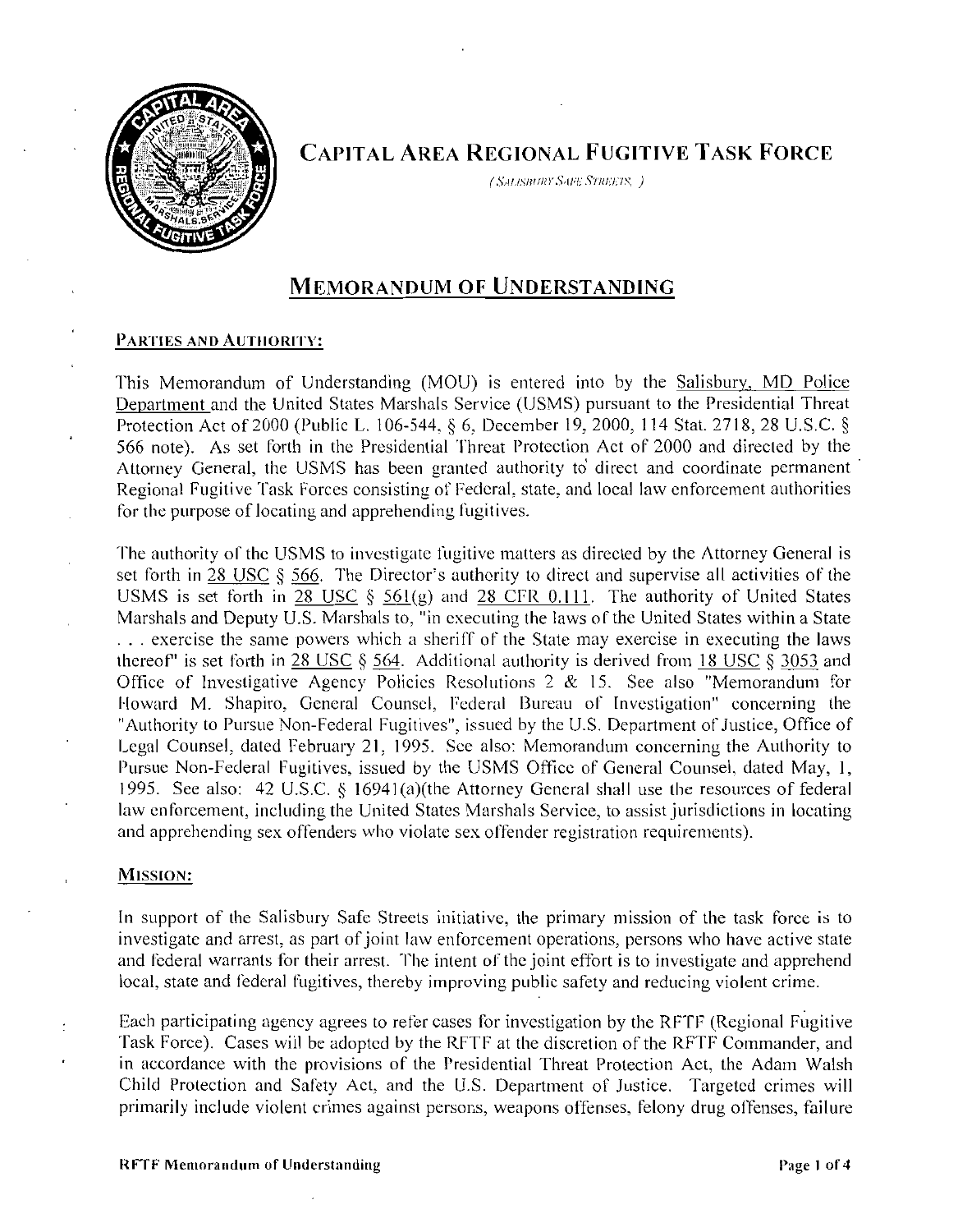to register as a sex offender, and crimes committed by subjects who have a criminal history involving violent crimes, felony drug offenses, and/or weapons offenses. Upon receipt of a involving violent crimes, felony drug offenses, and/or weapons offenses. Upon receipt of a written request, the RFTF may also assist non-participating law enforcement agencies in investigating, locating and arresting their fugitives. Task force personnel will be assigned federal, state, and local fugitive cases for investigation. Investigative teams will consist of personnel from different agencies whenever possible. Each participating agency retains personnel from different agencies whenever possible. responsibility for the cases they refer to the RFTF

Federal fugitive cases referred to the task force for investigation by any participating agency will be entered into the National Crime Information Center (NCIC) by the USMS or originating agency, as appropriate. State or local fugitive cases will be entered into NCIC (and other applicable state or local lookout systems) as appropriate by the concerned state or local agency.

## SUPERVISION:

 $\cdot$ 

 $\ddot{\phantom{a}}$ 

 $\ddot{\phantom{a}}$ 

 $\ddot{\phantom{a}}$ 

SUPERVISION:<br>
Ihe RFTF will consist of law enforcement and administrative personnel from federal, state, and<br>
local law enforcement agencies. Agencies must be approved by the RFTF Commander prior to assignment to the RFTF. Agency personnel may be removed at anytime at the discretion of the RFTF Commander The RFTF will consist of law enforcement and administrative personnel from federal, state, and local law enforcement agencies. Agencies must be approved by the RFTF Commander prior to assignment to the RFTF. Agency personn

Commander. Administrative matters which are internal to the participating agencies remain the responsibility of the respective agencies. Furthermore, each agency retains responsibility for the conduct of its personnel

A Task Force Advisory Committee, consisting of representatives of participating agencies and USMS district personnel, may be established at the direction of the RFTF Commander and will meet and confer as necessary to review and address issues concerning operational matters within<br>the RFTF. Commander<br>responsibili<br>conduct of i<br>A Task For<br>USMS disti<br>meet and cc<br>the RFTF.<br>PERSONNEI

## PERSONNEL:

In accordance with Homeland Security Presidential Directive (HSPD) 12, personnel assigned to the task force are required to undergo background investigations in order to be provided unescorted access to USMS offices, records, and computer systems. The USMS shall bear the costs associated with those investigations. Non-USMS law enforcement officers assigned to the costs associated with those investigations. Non-USMS law enforcement officers assigned to the task force will be deputized as Special Deputy U.S. Marshals. A Task Force Advis<br>USMS district perso<br>meet and confer as n<br>the RFTF.<br>PERSONNEL:<br>In accordance with 1<br>the task force are<br>unescorted access to<br>costs associated with<br>task force will be de<br>Task force personne<br>normally assigne

Task force personnel may be required to travel outside of the jurisdiction to which they are normally assigned in furtherance of task force operations. State or local task force officers traveling on official business at the direction of the USMS shall be reimbursed directly by the USMS for their travel expenses in accordance with applicable federal laws, rules, and regulations

**REIMBURSEMENT:**<br>The Marshals Service receives Asset Forfeiture funding for either 1) overtime incurred by state<br>and local investigators who provide full time support to USMS RFTF joint law enforcement task forces; or 2) travel, training, purchase or lease of police vehicles, fuel, supplies or equipment for  $\frac{1}{i}$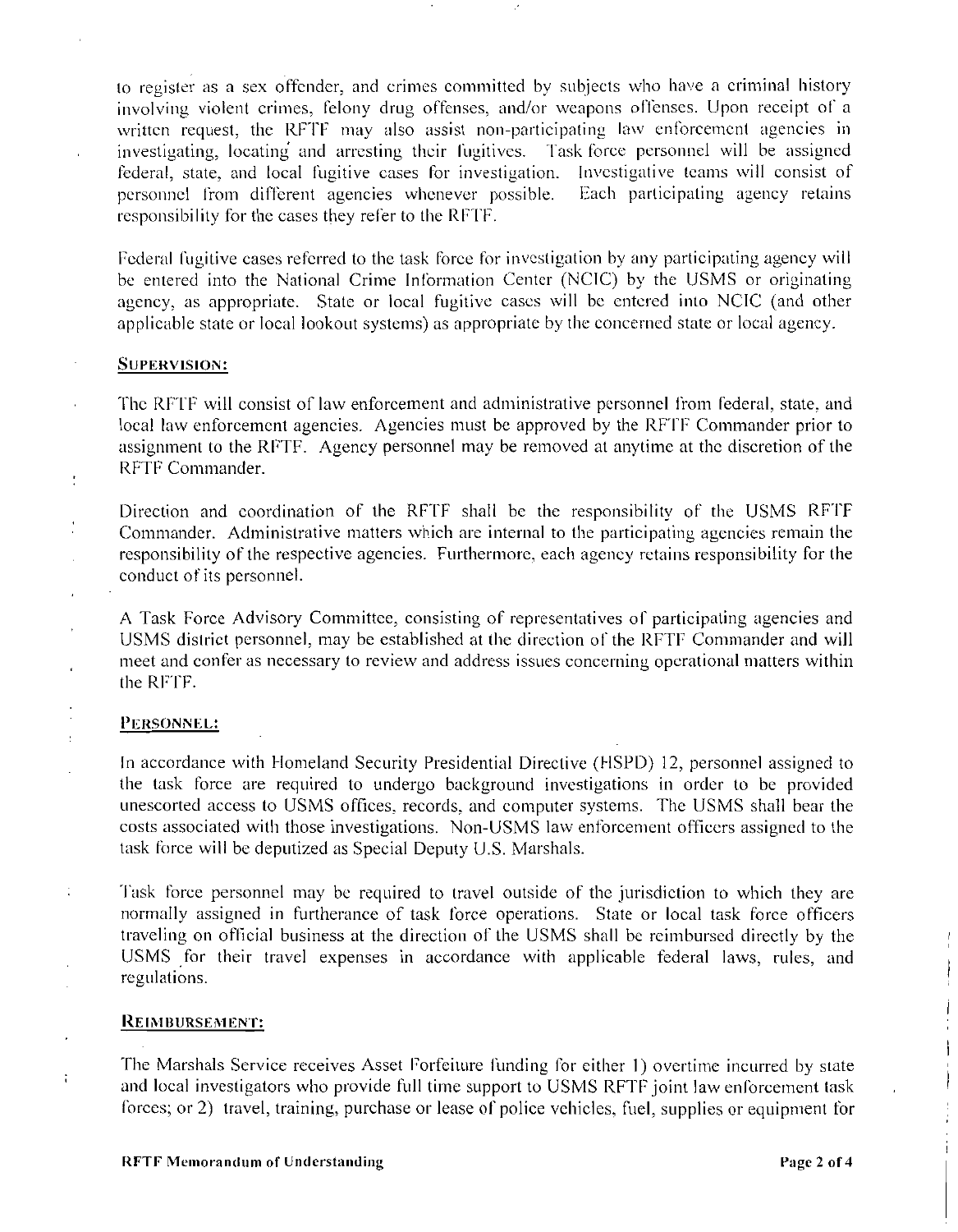state and local investigators in direct support of state and local investigators. The USMS shall, pending availability of funds, reimburse your organization for expenses incurred, depending on penalig availability of ranas, reimburse your eigenment of overtime work shall be consistent with<br>the Fair Labor Standards Act. Annual overtime for each state or local law enforcement officer is<br>capped at the equivalent of the Fair Labor Standards Act. Annual overtime for each state or local law enforcement officer is Reimbursement for all types of qualified expenses shall be contingent upon availability of funds and the submission of a proper invoice which shall be submitted quarterly on a fiscal year basis, and which provides the names of the investigators who incurred overtime for the RFTF during the quarter; the number of overtime hours incurred, the hourly regular and overtime rates in effect for each investigator, and the total quarterly cost. The invoice should be submitted to the RFTF Commander, who will review the invoice, stamp and sign indicating that services were received and that the invoice is approved for payment. Invoices for equipment, supplies, training, fuel, and vehicle lease should provide supporting documentation including receipts. the Fan Labor<br>capped at the c<br>Reimbursemen<br>and the submis<br>and which pro<br>the quarter; the<br>ffect for each<br>RFTF Comma<br>received and training, fuel, a<br>EQUIPMENT:<br>Notwithstandir<br>the USMS in a

Notwithstanding the above, pending the availability of asset forfeiture funding and approval by the USMS in advance of any purchase, the USMS may reimburse or make direct payments to qualified third party vendors for vehicles and equipment purchased by the undersigned state or local agency in support offull time state and local investigators assigned to the RFfF involved in joint law enforcement operations. Such vehicle and equipment purchases are to be contracted for and titled in the name of the state or local law enforcement agency and must comply with requirements prescribed by the USMS pursuant to this MOU and applicable policies of the United States Department of Justice. Vehicles and equipment purchased by state and local law enforcement agencies with asset forfeiture monies provided by the USMS must remain available for exclusive use of the task force officers assigned to the RFTF by the undersigned participant agency for the duration of the task force. Once the operation is concluded, usage and disposition of such vehicles are at the discretion of the undersigned state or local law enforcement agency.

Pending the availability of funds and equipment, the USMS will issue USMS radios, telephones, and other communication devices to each task force officer to be used for official RFTF business. Any other equipment used by or assigned to task force officers will remain the property of the agency issuing the equipment and will be returned to that agency upon<br>termination of the task force, or upon agency request.<br>RECORDS AND REPORTS: termination of the task force, or upon agency request.

Original reports of investigation, evidence, and other investigative materials generated, seized, or collected by the RFTF shall be retained by the agency in the RFTF responsible for the case. However, evidence may be turned over to other law enforcement agencies as appropriate. Copies of investigative reports and other materials may be provided to other agencies in accordance with applicable laws, rules, and regulations. Task force statistics will be maintained collected by the RFTF shall be retained by the agency in the RFTF responsible for the case.<br>However, evidence may be turned over to other law enforcement agencies as appropriate.<br>Copies of investigative reports and other m (WIN). Statistics will be made available to any participating agency upon request.

### INFORMANTS:

Pending the availability of funds, the USMS may provide funding for the payment of informants. However, all payments of informants utilizing USMS funding shall comply with USMS policy.<br>RFTF Memorandum of Understanding Page 3 of 4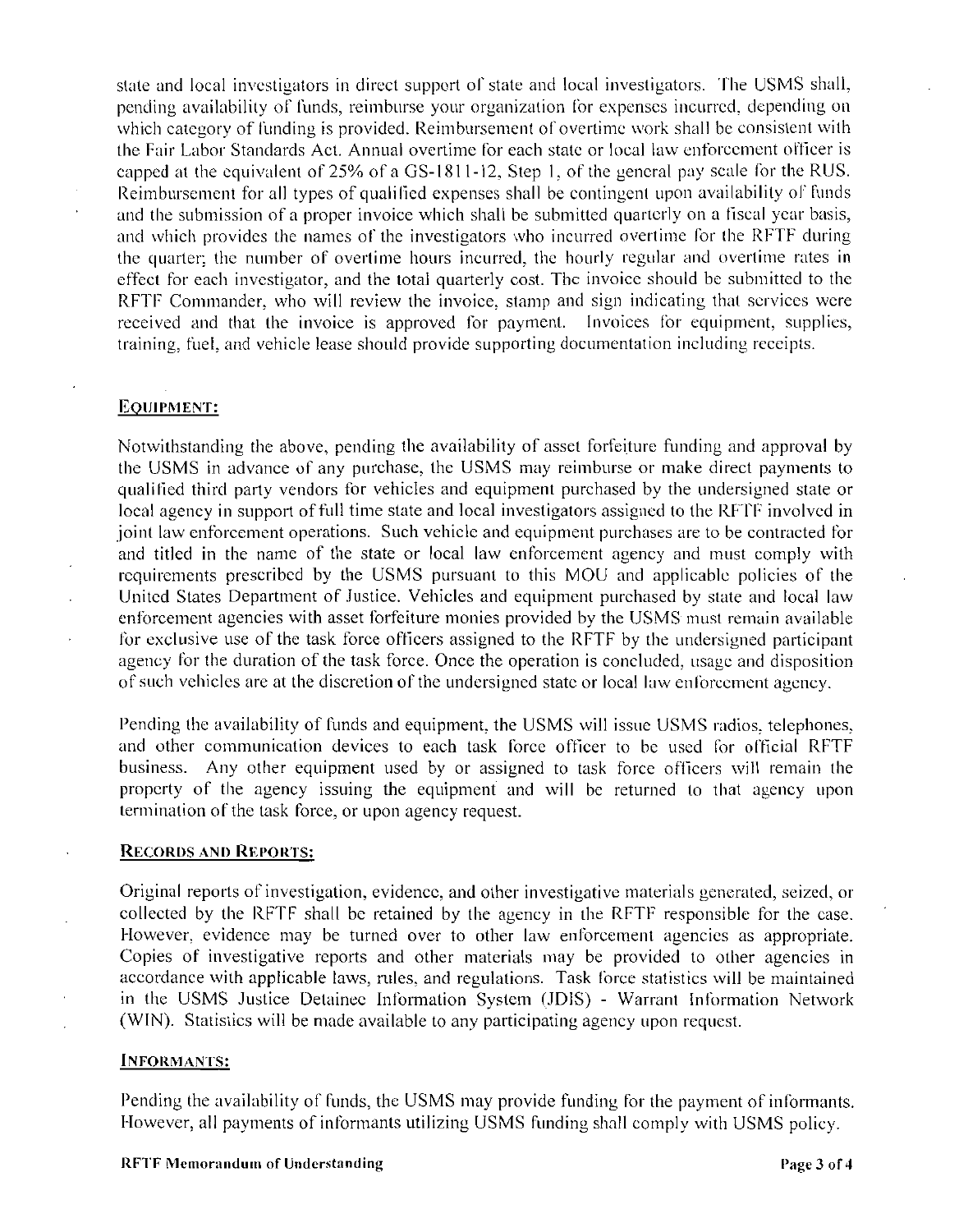## **USE OF FORCE:**

USE OF FORCE:<br>All members of the RFTF shall comply with their agency's guidelines concerning the use of<br>firearms, deadly force, and less-lethal devices. Copies of all applicable firearms, deadly force, and Icss lethal policies shall be provided to the RFTF Conunander and each concerned task force officer. In the event of a shooting incident involving task force personnel, the incident will be investigated by the appropriate agency(s). All members of the RFTF shall comply<br>firearms, deadly force, and less-lethal de<br>and less-lethal policies shall be provided to<br>officer. In the event of a shooting incide<br>investigated by the appropriate agency(s).<br>NEWS MEDIA

## **NEWS MEDIA:**

Media inquires will be referred to the RFTF Commander. A press release may be issued and press conference held, upon agreement and through coordination with participant agencies representatives. All press releases will exclusively make reference to the task force.

### RELEASE OF LIABILITY:

Each agency shall be responsible for the acts or omissions of its employees. Participating agencies or their employees shall not be considered as the agents of any other participating agency. Nothing herein waives or limits sovereign immunity under federal or state statutory or constitutional law. The participating agencies agree to hold harmless the United States from any claim, cause of action, or judgment resulting from the negligent acts of their employees. investigated by the appropriate agency(s).<br>
News MEDIA:<br>
Media inquires will be referred to the RI<br>
press conference held, upon agreement<br>
representatives. All press releases will exc<br>
RELEASE OF LIABILITY:<br>
Each agency sh

This MOU is in effect once signed by a law enforcement participant agency. Participating agencies may withdraw their participation after providing <sup>30</sup> days advanced written notice to the RFTF Commander

# AGREED TO THIS  $21^{sr}$  DAY OF APRIL,  $2010$ .

Johnny L. Hughes U. S. Marshal, District of Maryland United States Marshals Service

Ivan E. Barkley Sr. Chief of Police Salisbury Police Department Salisbury, Maryland

T. Michael Earp Assistant Director, IOD United States Marshals Service